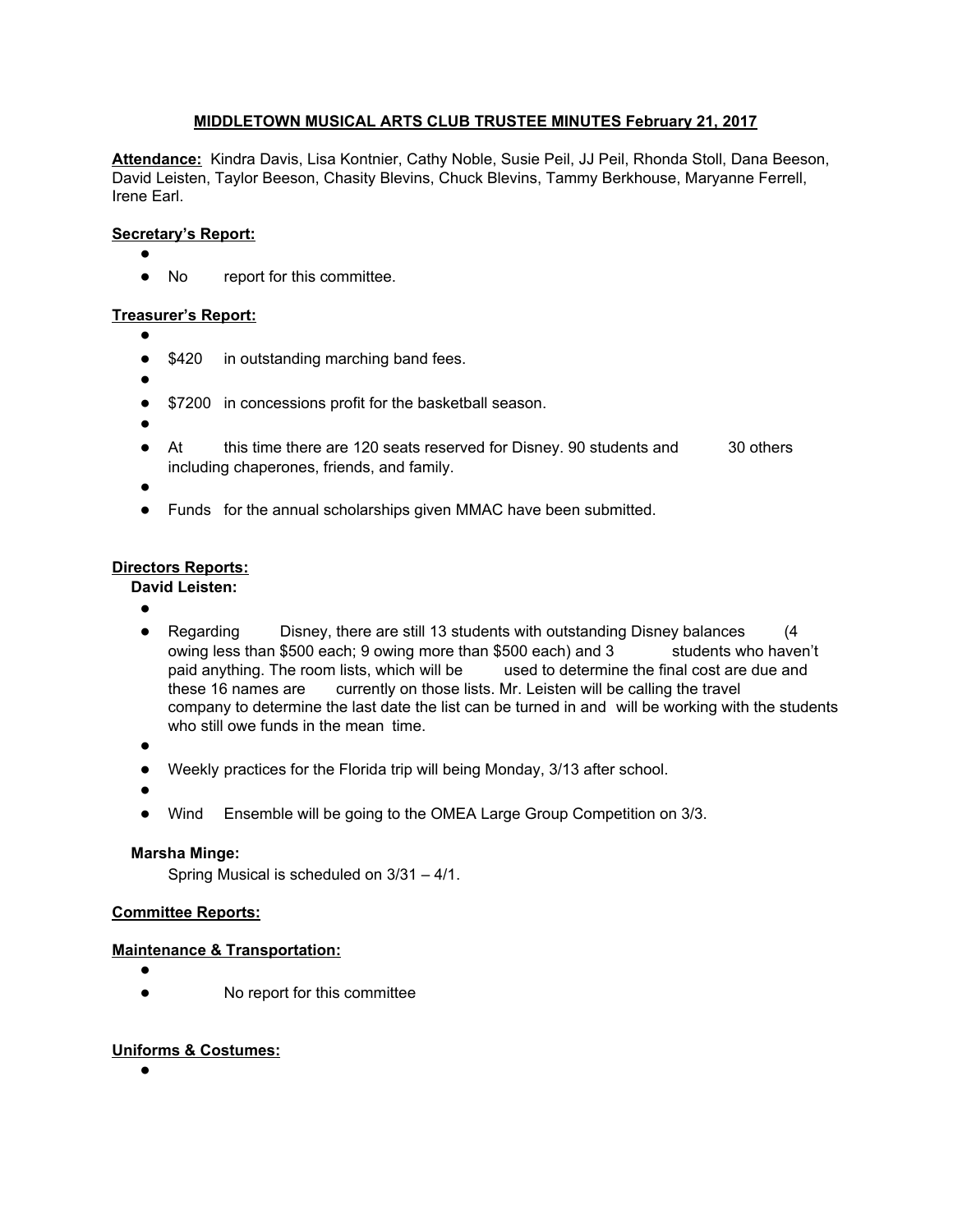• Susie Peil reported that a date will be scheduled to try on uniforms prior to the Disney trip.

# **Hospitality & Celebration:**

- ●
- Tammy Berkhouse is currently working on the Senior Banquet. It will be held at the same venue as last year and the cost will be \$15 per person. The tentative date is 5/1.

### **Concessions:**

- ●
- Chasity Blevins reported that MMAC will run concessions for the spring musical on 3/31  $-4/1.$
- ●
- There are 35 cases of pop left over from this year

### **Website and Publicity:**

- ●
- Kindra Davis previewed the new look of the MMAC website. The transition to the new look will take place over the next few weeks.
- ●
- The new Middletown City Schools website does contain information concerning MMAC. Kindra worked with the district to update this information, which includes a link to the middiemusicboosters.org site.

### **Ways & Means:**

- ●
- Cathy Noble reported that there is enough spaghetti donations left over from the last dinner to hold another fundraiser. The committee decided to move forward with a second spaghetti dinner  $-$  It will be held on 4/6 from 5:30 pm  $-$  8:30 pm at Central Academy. This will be a smaller version of the original fundraiser. Meals will be \$6.00 (all-you-can-eat) and desserts will be available at an additional cost.

### **History & Legacy:**

- ●
- No report for this committee.

### **Policies & Regulations:**

- ●
- Kindra Davis is still working on the 2017 financial aid policy

### **Old Business:**

- ●
- Strategic Planning Meeting our next meeting will be scheduled at the conclusion of this meeting.
- ●
- Stadium Chairs the shipping charge issue has been resolved. With the sale of one more chair MMAC will break even on the purchase of the chairs. The suggestion was made to sell the remaining chairs during baseball season.
- ●